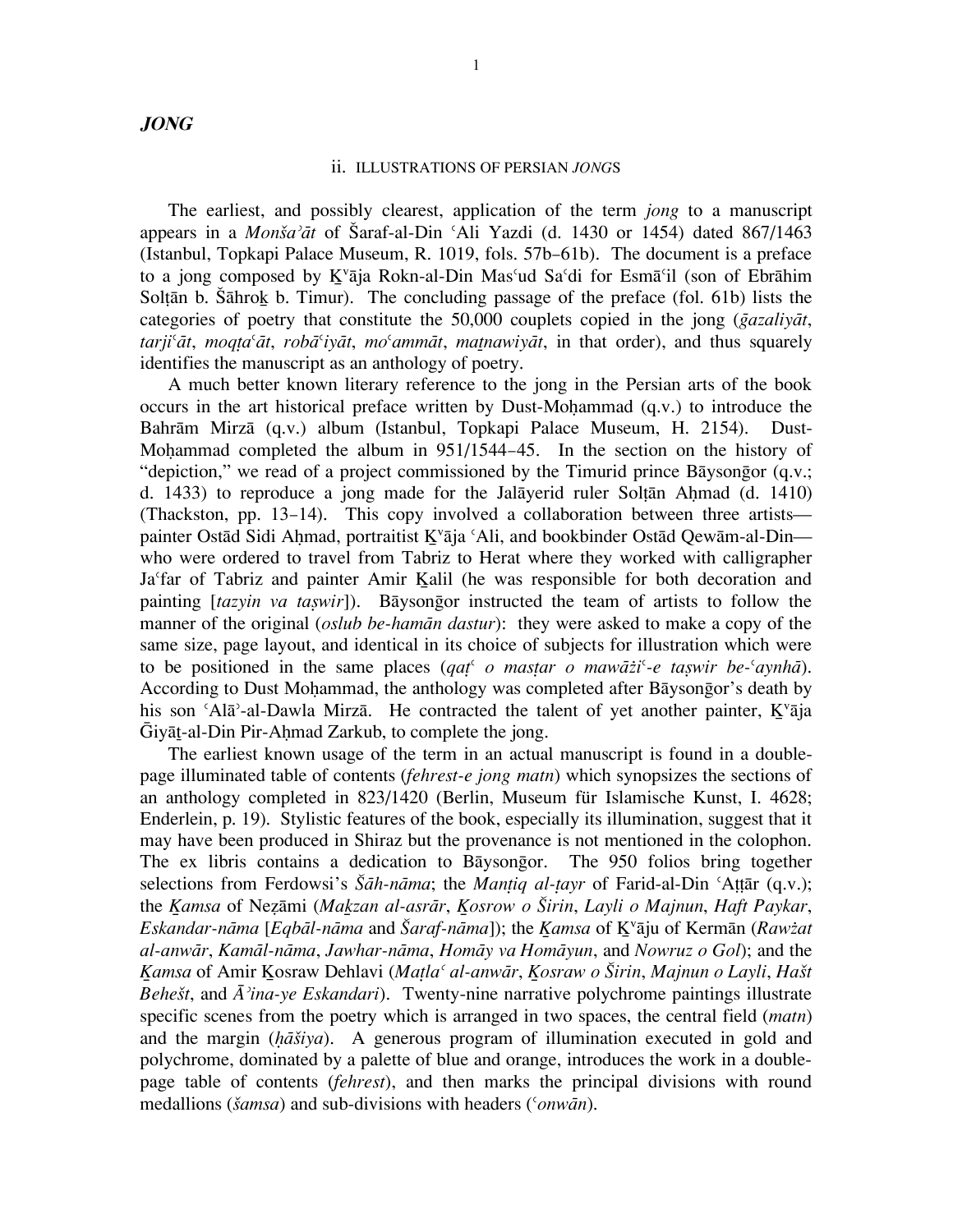This anthology, presented to Baysongor as a gift (presumably by his brother Ebrahim Soltān, governor of Shiraz), and the textual reference from Yazdi's *Munša<sup>-</sup>āt*, suggest the range of formal outcomes for the jong in the Persian arts of the book at the beginning of the 1400s. The term itself does not appear to reference a specific type of anthologizing book, such as the *safina* (an oblong book bound on the short side), but rather to connote foremost a gathering of texts. There is no evidence to suggest, as some scholars have (Robinson, p. 602; Togan, p. 8; Woods, p. 109), that the incidence of the word jong in primary written sources references the codex-album format (*moraqqa*¿) of the 1400s and 1500s, or even that jong is a fitting term for an album because anthologies (jongs) were defined primarily through heterogeneous (most commonly multi-author) gatherings of texts. The B˝yson@gor anthology from 1420 and the near contemporary reference from Yazdi's *Munša<sup>-</sup>āt* together indicate that a Persian jong could combine poems of various structures and lengths. The reference made by Dust-Mohammad is evidence of the continuity of both a practice and a nomenclature well into the 1500s. It is also important to note that while Dust Mohammad infers the anthology's conceptual origin in the bibliophile patronage of Soltān Ahmad Jalāyer, which is, in part, corroborated by the strong influence of bookmaking practices and aesthetics of Tabriz on the arts of the book of Bāysongor's time in Herat, his narrative history of art neglects the profound inventions of bookmaking in Shiraz since the mid–1300s. The evidence of extant manuscripts shows that workshops in Shiraz played a critical role in the development of the anthology (jong) before, but especially under, Timurid rule.

From these limited instances, it is reasonable to extrapolate that the Persian term jong could refer to a multi-author anthology (also referred to by the term  $\textit{mainu}^{\epsilon}a$ ) of poetry and or prose, as well as to a collection of poetry by a single author (most commonly referred to by the term, *divān*, or in the case of a complete collection, *kollivāt*). The jong, or *majmu'a*, contained an array of texts which were often densely copied over many folios to produce thick, comprehensive volumes. The safina, by contrast, was not only smaller in size but also had fewer folios: these features enhanced its portability. It could be tucked under the belt.

Several examples of the former type—multi-author anthologies—are known from Shiraz in the late 1300s through the early 1400s. One of the earliest is an anthology dated 801/1398 that was copied by Mansur b. Mohammad b. Baraka b. 'Omar b. Baktiār Behbahāni (Istanbul, Museum of Turkish and Islamic Art, no. 1950). It contains the *Kamsas* of Nezāmi and Amir Kosraw Dehlavi as well as the *divāns* of poets Sa<sup>*c*</sup>di, ¿Obayd, ¿Em˝d, Kam˝l Esm˝¿il, and ¿Obayd al-Malek. Each page is structured as two spaces for the text—the *matn* and *h* $\overline{a}$ *šiya* —and chief elements of illumination, used to mark divisions amid this dense collection of texts, include a *fehrest*, *šamsas*, and *<sup><i>onvans*.</sup> Though the paintings are numerous—taking up the full space of the *matn*, or filling the paper left over beneath a colophon—they do not depict overt themes of the poetry or illustrate their narrative episodes. These enigmatic and evocative paintings (with one exception showing a royal hunt) portray a number of landscape scenes devoid of figures but often inhabited by birds (for illustrations, see Ölçer, pp. 208–209). As such, the pictorial images might have a general symbolic meaning, resonating at a thematic level with the accompanying poetry.

This semantic range of text-image interrelation is more fully developed through a group of anthologies fashioned for the library of Eskandar Soltān (1384–1415), grandson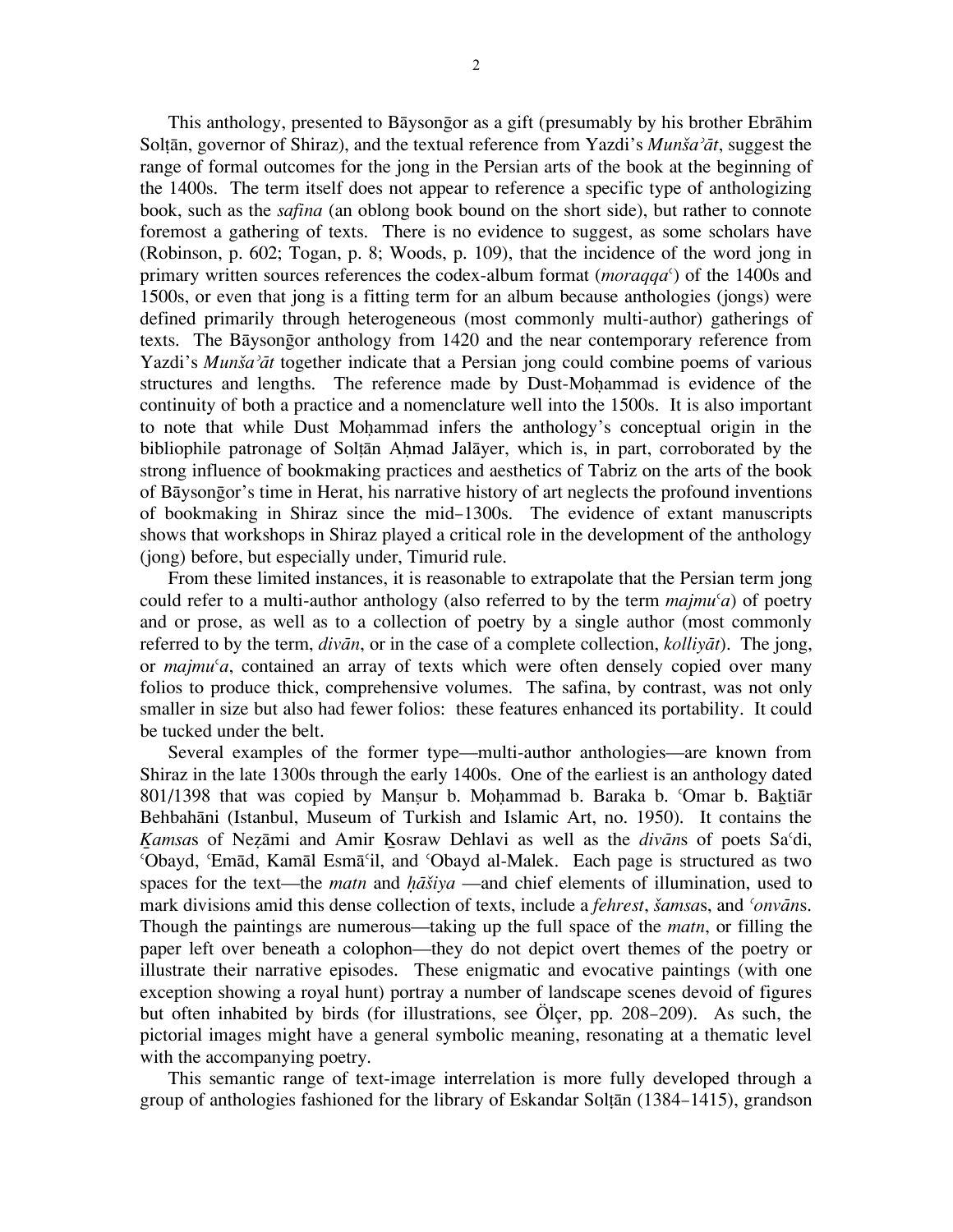of Timur and governor of Shiraz. Building on the techniques developed by artists and calligraphers in earlier examples, Eskandar Soltān's anthologies similarly use a standard arrangement of *matn* and *h* $\overline{a}$ *šiya*, a typology of illumination that signals divisions between texts or transitions within them, a number of textual protocols (including onpage rubrics, and the triangular shape used to organize colophons), and various scripts to differentiate headings or captions from the main text. All of these efforts helped the reader to find his way through a dense book packed with poetry and prose in the absence of an index and pagination. In a manner comparable to earlier anthologies, Eskandar Soltān's anthologies also utilize polychrome painting to illustrate selected stories from narratives—especially matnawis (*matnawis*)—and polychrome with gold illumination. But his anthologies differ from earlier examples in critical ways.

Their chief difference lies in what might be termed pictorial intelligence. As if announcing the diverse textual genres housed in these thick anthologies, the imagery accompanying the texts also resorts to studies in monochrome—ink drawing sometimes tinted with colored washes or highlighted with gold—or uses materials conventional in one medium of the arts of the book (e.g. illumination) for another (e.g. painting). This is one order of substitution at work in the anthologies' visual program.

Eskandar Soltān's anthologies also contain designs that have no bearing on the text that they accompany but that seem to function as allegories of the process of making an anthology of texts. A key example is one page in an anthology dated 813–14/1410–11 (London, British Library, Add. 27261, fol. 543a) which is composed entirely of alternate designs for book bindings (Roxburgh, 2001, pl. 3) executed in ink and wash—the page makes a theme out of the activity of collecting by showing aggregate designs for book bindings. It is, in effect, a pictorial analogy to the anthology as an artifact. One often finds that pages are formatted to receive text even where no text was to be copied on it, hence preserving the presence of text despite its absence (Roxburgh, 2001, pl. 2/2A). Other changes include the positioning of narrative images at some great distance from their relevant text—these images might activate the memory of a literary text, but they are radically distanced from it within the physical form of the book and were to be enjoyed without the process of reading. Pages such as these are structured in Eskandar Soltān's anthologies as a form of visual pleasure whose meanings were activated by the reader-viewer's memory and associative faculties. The achievement of Eskandar Soltān's anthologies led the collection of texts into uncharted conceptual and aesthetic territory.

While Eskandar Soltān's anthologies were never wholly repeated, they did show the potential for the jong as an aesthetically elaborated book. Over the course of the 1400s and into the 1500s, the production of Persian jongs responded to ongoing developments in technique (e.g., stenciling, *découpage* calligraphy, filigree binding [*monabbat-kāri*]), and a desire for greater technical virtuosity as one medium and its effects were sometimes dissembled into others. The relief effect of wood or stone carving inspired artists to fashion filigree bindings, for example. The making of Persian jongs also shows how artists responded to external factors such as the repertoire of Chinese animal and plant motifs and to imported Chinese papers decorated with gold designs.

One poetic anthology made in Yazd in 835/1431 for Šāhrok's military commander Jalāl-al-Din Firuzšāh, contains poetry composed in Persian and Chaghatay Turkish written in Arabic and Uyghur scripts by the poets Kamāl-al-Din Kojandi, Amiri, and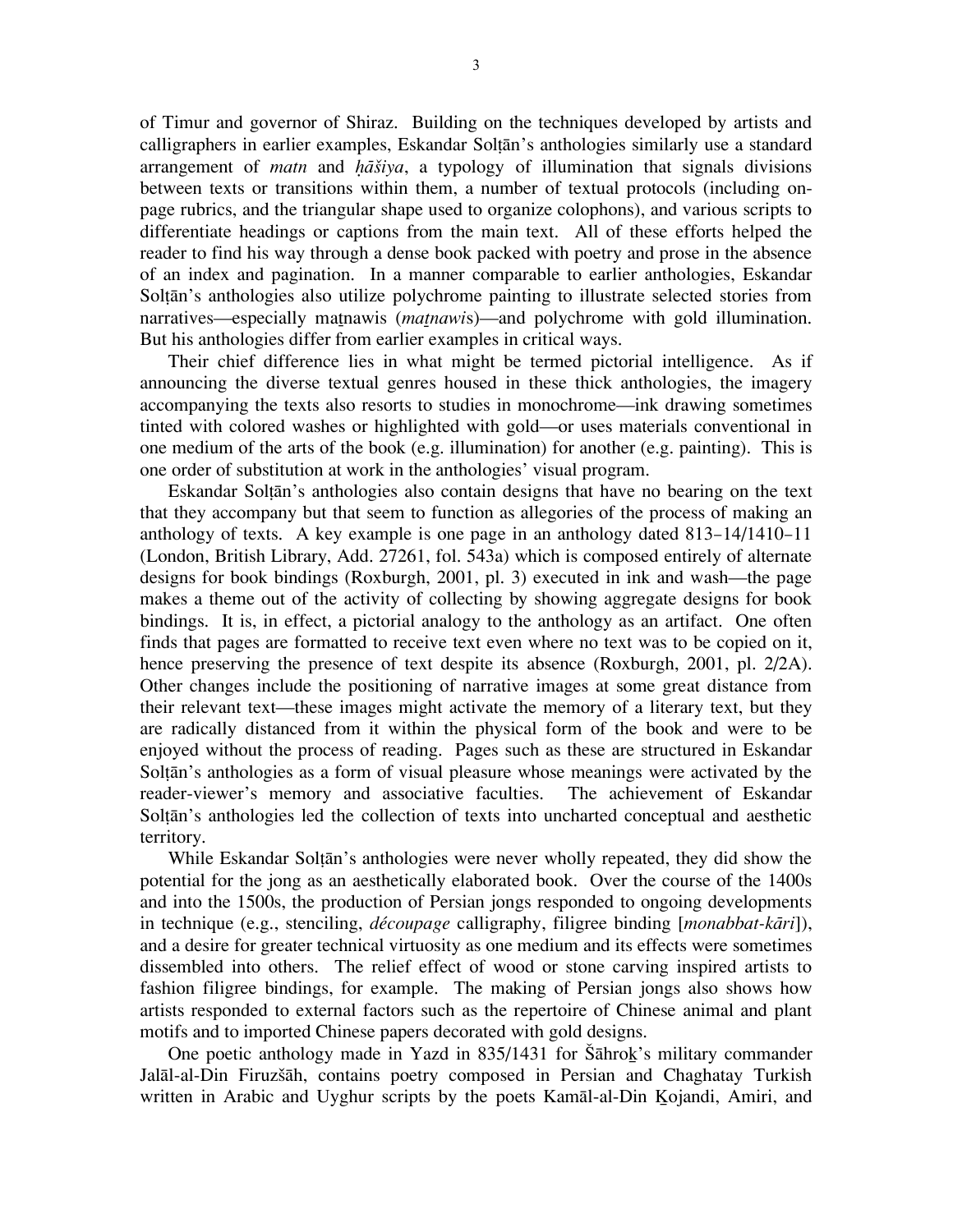Bāger Mansur Bakši, the latter also the book's scribe (London, British Library, Or. 8193). Here visual ambition is manifest in a program of stenciled (*¿aks*) designs that comprise clouds, plum trees, pine trees, lotus flowers, birds and foxes, geometric patterns based on stars or hexagons, designs associated with book bindings, landscape or garden scenes, or texts arranged in grids resembling the glazed ceramic revetment of architectural decoration. Fine drawing in black, gold or silver ink provides the designs' inner details and outer contours. Different colors of pigment—brown, red, pink, silver, and magenta—complement the subtle hues of white, ivory, and pink papers (Roxburgh 2005, pp. 153–55). This repertoire of visual subjects, made of modest mediums and laborintensive in technique, produces a rich and varied effect.

The non-narrative aspect of Jalāl-al-Din Firuzšāh's jong was repeated in other examples that combine stenciling with polychrome illumination and, in some examples, polychrome painting. An early safina copied by Ja far of Tabriz in 835/1431–32 (Dublin, Chester Beatty Library, Per. 122), that comprises the *Lama<sup>c</sup>at* ("Flashes") of Fakr-al-Din  $E_{\text{B}}$  with ghazals (*gazals*) by various poets (Arberry et al, I, pp. 41–42), utilizes stenciled designs—roundels or medallions containing animals and or plants, geometric schemes, prunus and conifers, vases holding plants—and narrative painting. The painting illustrates a scene from Nezāmi's *Kosrow o Širin*. The stenciling itself exploits both positive and negative techniques: color is applied to the figures in the positive form; color is applied to the ground in its negative form. Oftentimes, designs are mirrored across the axis of the open book constituting yet another formal conceit.

A later example of a safina, dated to 835/1449, combines the ghazals of Sa $\delta$ di, K $\delta$ <sup>†</sup> $\delta$ <sub>i</sub> of Kermān, Hasan Dehlavi, <sup>c</sup>Erāqi and Awhādi (qq.v.) with other poets from the retinue of Bāysongor (Dublin, Chester Beatty Library, Per. 127). This example uses stenciling as both frames bordering the poems and as motifs inside the field of the written text, polychrome painted elements amid the stenciling, and a developed program of illumination including *<sup><i>onwāns*, half-medallions with rays, and floral borders. On pages</sup> where the written surface has been circumscribed and enclosed within a stenciled border, the poetry resembles a miniature text page attached to the folio of the safina: such folios, through *trompe l'oeil*, appear to result from collaging one sheet onto another. The text on these and other pages is written on horizontal, diagonal and vertical axes recalling the layout used by calligrapher's when copying *qet≤¿a* (single sheets), which they made for occasional purposes. All of these effects are enhanced by a variety of colored papers and pigments and motifs culled from both Persian and Chinese art traditions.

A cluster of anthologies commissioned for the library of Qaraqoyunlu Pir Bodaq in Shiraz (1456–60) and in Baghdad (1460–66) continue some aspects of the earlier Timurid examples. In fact, one of the defining characteristics of his bibliophilism seems to have been the formation of anthologies, custom-made collections of poetry and other texts that show his literary preferences. Such books show a blending of idioms from both Shiraz and Herat and focus on a uniform paper color, inventive and artful illumination that meditates on precedent, and the superb calligraphy of Šayk Mahmud (for examples, see Roxburgh, 2005, pp. 158–59).

Creativity and inventiveness in the production of jongs peaked in Persia in the 1400s and continued into the 1500s when techniques such as *découpage* (*qat≤¿e*, "cut paper"), gold-sprinkled (*afšān*), stenciled, and or painted borders, and the use of colored inks or outline (*tah≥rir*) for calligraphy were introduced and became commonplace. While the